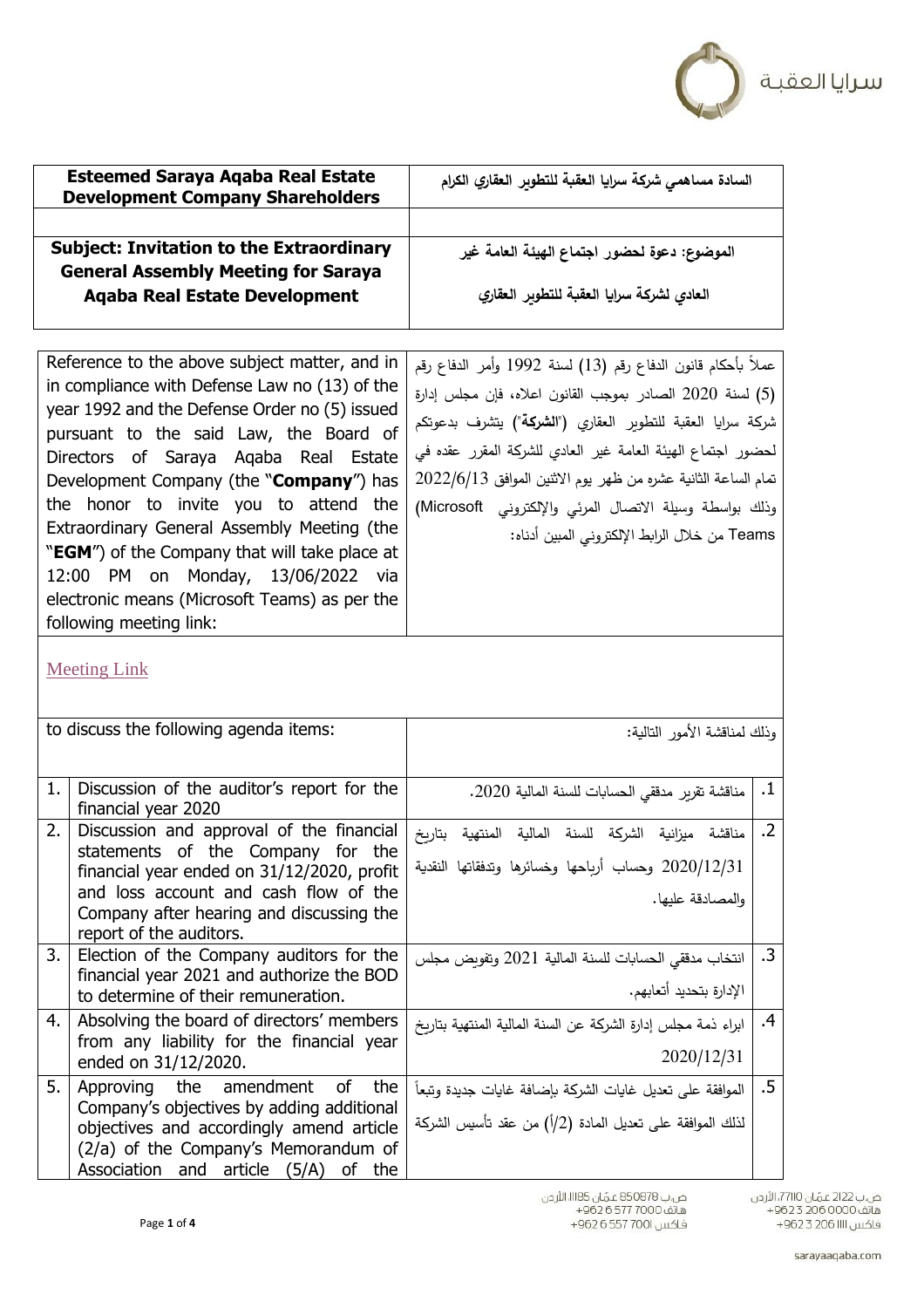

| Company's Articles of Association relating<br>to the company's objectives as follows: | والمادة (5/أ) من نظامها الأساسي والمتعلقة بغايات الشركة على    |  |
|---------------------------------------------------------------------------------------|----------------------------------------------------------------|--|
|                                                                                       | النحو التالي:                                                  |  |
|                                                                                       |                                                                |  |
| Restaurant (preparing, selling and serving<br>food)                                   | مطعم (اعداد وبيع وتقديم الأطعمة)                               |  |
| Other food services activities                                                        | أنشطة خدمات الطعام الأخرى                                      |  |
| Leasing, managing privately owned retail<br>shops and malls                           | تأجير وإدارة المحلات والمجمعات التجارية المملوكة ملكية<br>خاصة |  |
| Operating and leasing sport facilities                                                | تشغيل وتأجير المرافق الرباضية                                  |  |
| Water and sea sports activities                                                       | أنشطة الرباضات المائية والبحربة                                |  |
| Other sports clubs                                                                    | أندية رباضيه أخرى                                              |  |
| Fitness and body building center                                                      | مركز لياقة بدنية وبناء الأجسام                                 |  |
| Leasing equipped meeting rooms and<br>offices for supporting business                 | تأجير القاعات والمكاتب المجهزة لدعم الأعمال                    |  |
| Food preparation and vending carts                                                    | عربة اعداد وبيع الأطعمة                                        |  |
| Desert Preparation and vending cart                                                   | عربة اعداد وبيع الحلويات                                       |  |
| Food preparation kitchen                                                              | مطبخ انتاجي( مطابخ اعداد الولائم)                              |  |
| Catering services for events                                                          | خدمات تقديم الطعام في المناسبات                                |  |
| Coffee Shops                                                                          | كوفي شوب                                                       |  |
| Ice Cream, refreshments and juice shops                                               | محلات بيع البوظة والعصائر والمرطبات الطازجة                    |  |
| Ice Cream, refreshments and juice carts                                               | عربة اعداد وبيع البوظة والعصائر والمشروبات                     |  |
| Managing and operating cinemas                                                        | إدارة وتشغيل دور السينما                                       |  |
| Cinemas                                                                               | نوادى السينما                                                  |  |
| Organising,<br>managing<br>commercial<br>exhibitions                                  | تنظيم وإدارة المعارض التجارية                                  |  |
| Other activities for organizing conferences<br>and commercial exhibitions             | أنشطة أخرى لتنظيم المؤتمرات والمعارض التجاربة                  |  |
| Leasing residential units                                                             | تأجير الشقق السكنية                                            |  |
| Leasing empty lands                                                                   | تأجير الأراضي الفارغة                                          |  |
| Diving Club                                                                           | نادي الغوص                                                     |  |
| Hotel establishments                                                                  | منشأة فندقية                                                   |  |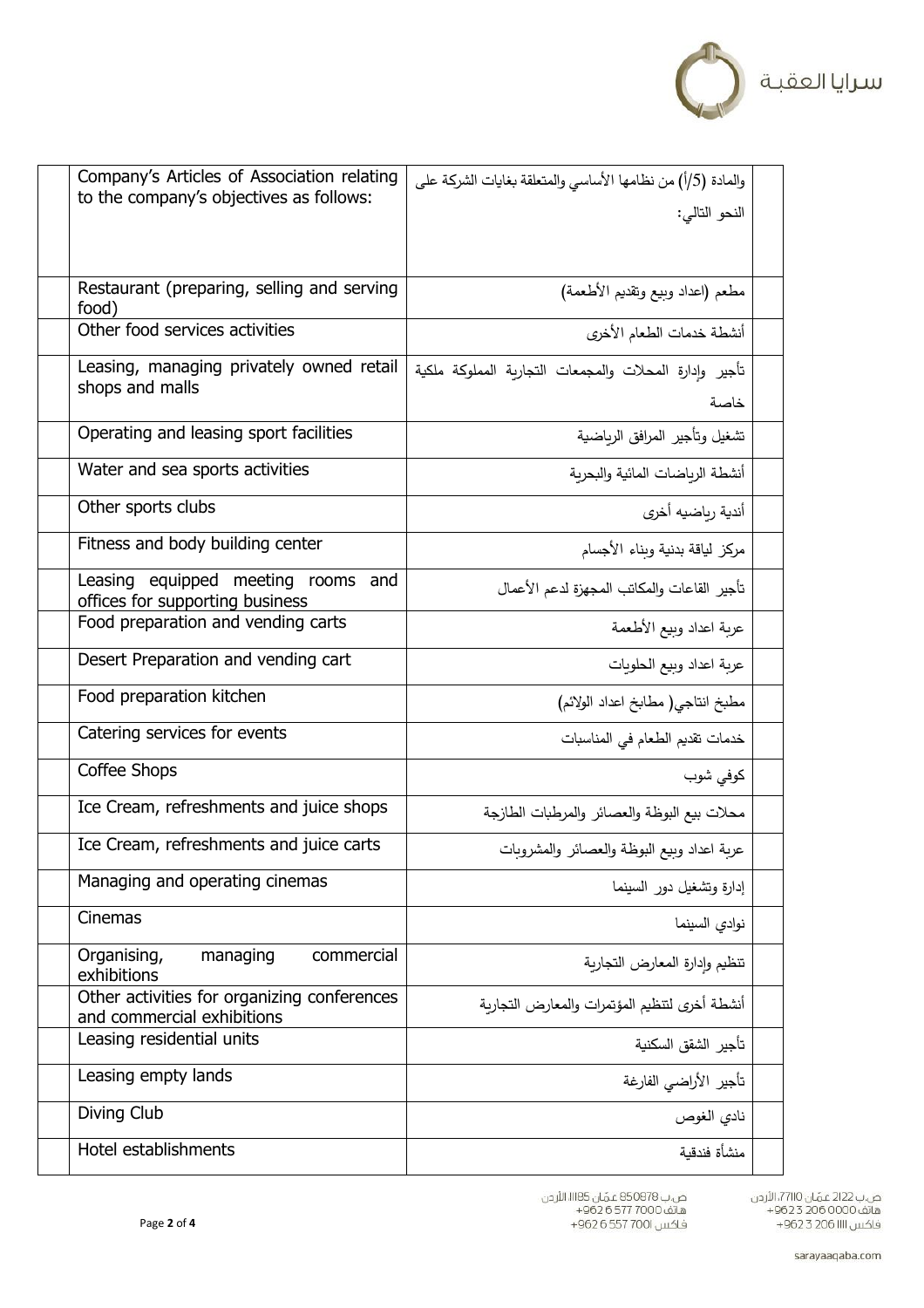

| Marine Park and beach club                                                                                                                         | متتزه بحري ونادي شاطئي                                                                                        |
|----------------------------------------------------------------------------------------------------------------------------------------------------|---------------------------------------------------------------------------------------------------------------|
| <b>Theme Parks</b>                                                                                                                                 | مدينة تسلية وترويح                                                                                            |
| Ticketing and event cards sales activities                                                                                                         | أنشطة بيع التذاكر وبطاقات المناسبات والفعاليات                                                                |
| Promoting tourism activities                                                                                                                       | أنشطة تروبج السياحة                                                                                           |
| for<br>Leasing boats, kayaks jet<br>skis<br>recreational and marine sports                                                                         | تأجير الزوارق والقوارب والدراجات المائية للنزهة                                                               |
| Leasing sports and other recreational<br>equipment                                                                                                 | والرباضة البحربة<br>تأجير المعدات الرباضية والترفيهية الأخرى                                                  |
| Leasing cars without engines                                                                                                                       | تأجير العربات بدون محركات                                                                                     |
| Leasing bicycles                                                                                                                                   | تأجير الدراجات الهوائية                                                                                       |
| Leasing beach and dicing equipment                                                                                                                 | تأجير معدات الشواطئ والغوص                                                                                    |
| Hotel, restaurants and other reservation<br>services                                                                                               | خدمات حجز فنادق ومطاعم والحجوزات الأخرى                                                                       |
| Paint ball center                                                                                                                                  | مركز الكرات الملونة                                                                                           |
| Indoor electronic gaming center                                                                                                                    | صالة ألعاب الكترونية وكهربائية داخلية                                                                         |
| Leasing entertainment and recreational<br>equipment as part of the recreational<br>facility                                                        | تأجير معدات التسلية والترفيه كجزء من المرافق الترفيهية                                                        |
| Valet services                                                                                                                                     | خدمة اصطفاف السياراتValet                                                                                     |
| Floating restaurant                                                                                                                                | مطعم عائم                                                                                                     |
| Preparation and selling of food made out<br>of light and ready ingredients (takeaway)                                                              | اعداد وبيع الاطعمة من المكونات الخفيفة والجاهزة<br>(Takeaway)                                                 |
| It is worth noting that the shareholders<br>may review an electronic copy of the<br>financial statement of the year 2020 on the<br>following link: | علماً بانه بإمكان السادة المساهمين الاطلاع على نسخة<br>الكترونية ميزانية الشركة لسنة 2020، على الرابط التالي: |
| SAQ EGA Material 13062022                                                                                                                          |                                                                                                               |